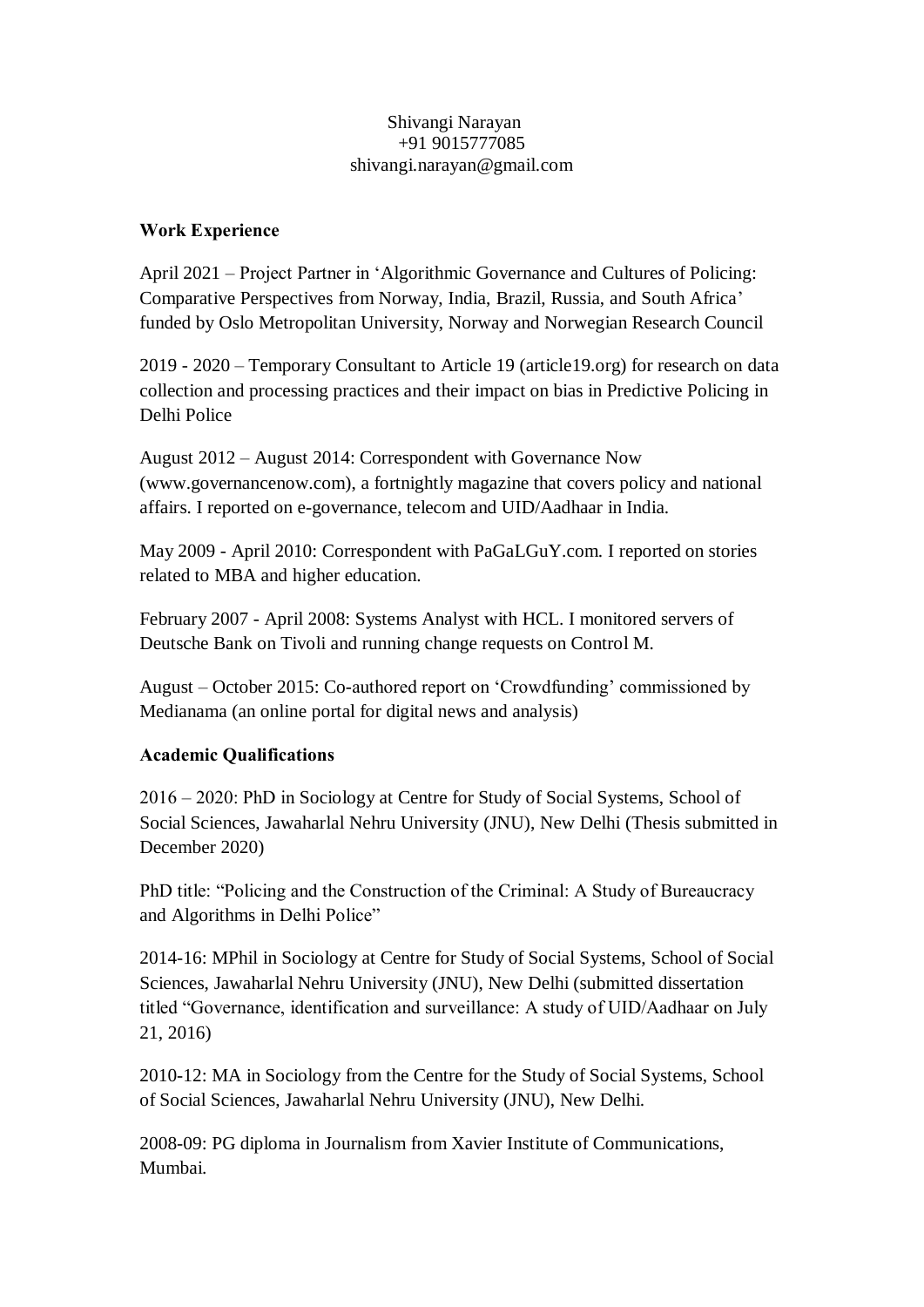2002-06: BTech (Electronics and Telecommunications), Galgotia's College of Engineering and Technology, NCR.

# **Workshops and Training**

February 2018 – Completed a GIAN workshop on "Truth, Knowledge and Capitalism in the Anthropocene" with Bernard Stiegler and Divya Dwivedi at IIT Delhi

August 2018 – Completed an online workshop (Cogitatum) on the "Future of AI in India" conducted by Takshashila Institution

June 12, 2009: Completed Climate Change Workshop on Civil Society: 'Environment Sustainability Leadership Programme' at British Council, Mumbai.

# **Achievements**

2020: Paper 'Data in New Delhi's Predictive Policing System' along with Vidushi Marda (Article19.org) accepted and presented at ACM FAT (Now FAccT) Conference in Barcelona Spain, January 27 to January 30, 2020

2020: Published article 'Predictive Policing and the Construction of the Criminal' in the Polis Project. Link: [https://thepolisproject.com/predictive-policing-and-the](https://thepolisproject.com/predictive-policing-and-the-construction-of-the-criminal/)[construction-of-the-criminal/](https://thepolisproject.com/predictive-policing-and-the-construction-of-the-criminal/)

2019: Invited to attend the Microsoft PhD Summit at Redmond, Washington, USA

2019: Invited for a guest lecture on 'AI and Bias in Policing' at Indian Institute of Management, Ahmedabad, Post Graduate Program (PGP) class of 2017-2019

2019: Presented paper titled "Intelligent Policing and Violence: The Making of The Green Diary" at

- a) Workshop for State Policing and Violence, New Delhi at School of International Studies (SIS), Jawaharlal Nehru University, New Delhi organised by SIS, JNU and University of Liverpool, UK
- b) Graduate Students Workshop at CSDS organised by CSDS and University of Toronto

2017: Presented Paper titled "What Ails Smart Policing In India" at Data For Policy Conference, London organised by Data For Policy (dataforpolicy.org)

2015: Qualified for the Junior Research Fellowship conducted by UGC-NET

2014: Qualified for MPhil/PhD national entrance exam conducted by Jawaharlal Nehru University with all India rank three

2012: Following blog posts: